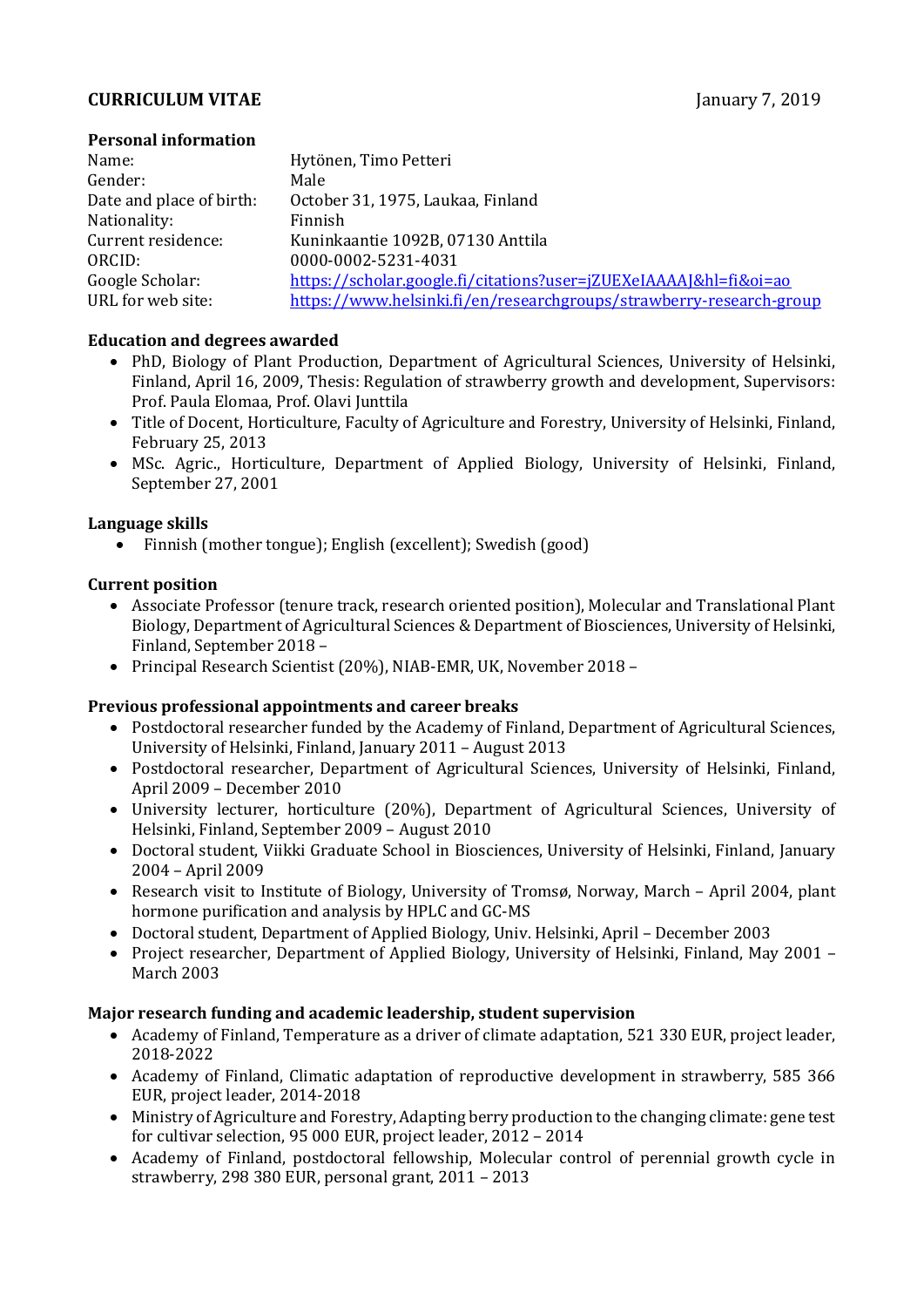- University of Helsinki, Regulation of major phase transitions in strawberry, 119 000 EUR, project leader, 2010 – 2012
- Ministry of Agriculture and Forestry, Enhancing berry production in the changing Nordic climate, 380 000 EUR, consortium leader, 2010 – 2012
- Ministry of Agriculture and Forestry, Introduction of day-neutral varieties for improving the profitability of Finnish strawberry production, 66 365 EUR, project partner, 2007 – 2009
- Ministry of Agriculture and Forestry, Control of crown branching in strawberry, 150 000 EUR, project leader, 2004 – 2007
- University of Helsinki young researcher award 13000 EUR, 2003
- Ministry of Agric. and Forestry, Greenhouse strawberry production, project leader, 2001 2003
- Group leader/PI, Department of Agricultural Sciences, University of Helsinki, Finland, Dec 2009 -
- Supervision of postdoctoral researchers as a responsible supervisor: (1) Takeshi Kurokura, June 2010 – December 2012 (current position: Lecturer, Utsunomiya University, Japan), (2) Tuomas Toivainen, March 2015 –, (3) Elli Koskela, October 2016 – 2017 and January 2019 –, (4) Kathryn Mackenzie, September 2018 –
- Supervision of PhD students as a responsible supervisor: (1) Elli Koskela, defended in September 2016, Pass with Distinction, the best thesis award, University of Helsinki, (2) Marja Rantanen, defended in September 2017 (current position: researcher, Natural Resources Institute Finland), (3) Samia Samad, 2014 – 2018, (4) Guangxun Fan, 2017 –, (5) Javier Andrés Jimenez, 2017 –, (6) Sergei Suprun, 2018 –
- Supervision of PhD students as an assisting supervisor: (1) Katriina Mouhu, defended in 2014, the best thesis of the Faculty of Agriculture and Forestry in 2014 (current position: postdoctoral researcher, University of Helsinki)
- Supervision of undergraduate students as a responsible supervisor: Ilpo Koivu, Elli Koskela, Anna Tujula, Salla Anttila, Panpan Jiang, Daniel Richterich, Sonja Kymäläinen
- Supervision of undergraduate students as an assisting supervisor: Katriina Mouhu, Johanna Aura, Krista Kauste, Javier Jimenez, Sonja Still, Hrannar Hilmarsson (Agricultural University of Iceland)
- PhD student follow-up groups: Marcelina Bilincka, Juan Alonso Serra, Yan Yan, David Israel

## **Other scientific or academic merits and activities**

- ERC Starting Grant application 2016, Panel LS9: Applied Life Sciences, Temperature as a driver of climate adaptation, interviewed candidate
- Invited keynote speaker, Horticulture Research Conference, East Malling, UK, July 16 20, 2017
- Invited speaker, The Rank Prize Funds: Mini-symposium on perenniality –potential and challenges for future sustainable crop production, August 24-27, 2015, Grasmere, UK
- Invited keynote speaker, Pleiotropic effects of flowering time genes and impact of adaptation and speciation –workshop, January 21-23, 2013, Max Planck Institute for Plant Breeding Research, Cologne, Germany
- PhD thesis pre-examiner (Doctor Europaeus), Laura Medina-Puche, Univ. Córdoba, Spain
- PhD thesis pre-examiner and opponent (dissertation in August 23, 2013), Micael Wendell, Norwegian University of Life Sciences
- Evaluator of project proposals: Agence nationale de la recherche, France, 2013 (2 proposals); FORMAS, Sweden, 2017 (1 proposal)
- Member of the scientific committee, International Strawberry Conference, Antwerb, Belgium, September 4-6, 2013
- Member of the organizing committee, Finnish Plant Science Days, Helsinki, May 13 15, 2013
- Memberships in scientific societies: Scandinavian Plant Physiology Society; European Plant Science Organization; Finnish Academy of Science and Letters, Academy Club for Young Scientists, member, term 2012-2013 (invited)
- Associate editor, Horticulture Research, 2017 –
- Co-editor, The genomes of Rosaceous berries and their wild relatives, Compendium of plant genomes, Springer, in press
- Acting as a reviewer: 18 journals including e.g. Nature Plants, Plant Cell, New Phytologist, Journal of Experimental Botany, BMC Genomics, Theoretical and Applied Genetics, Scientia Horticulturae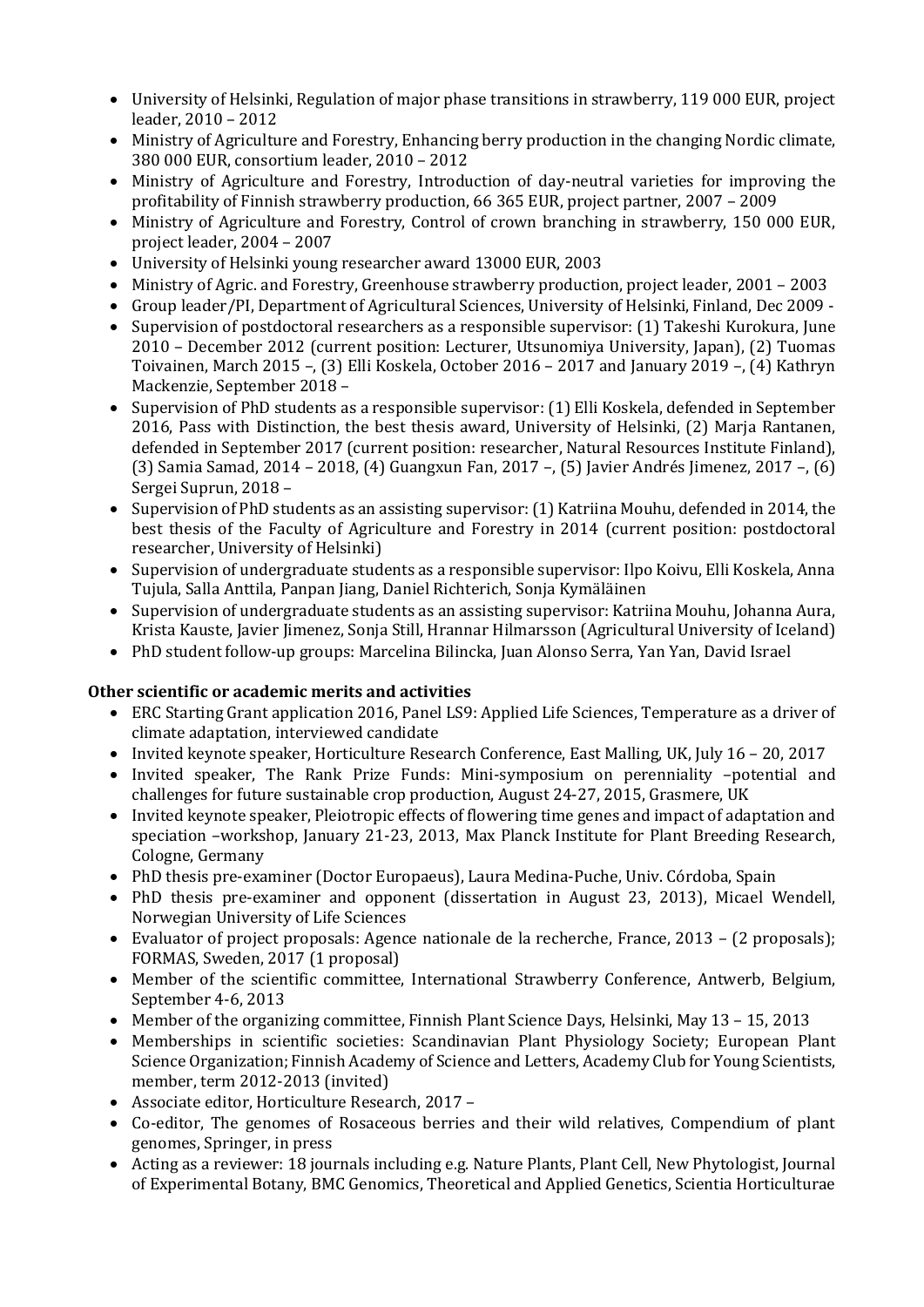- Member, committee for research and postgraduate education, Faculty of Agriculture and Forestry, University of Helsinki, 2012 – 2018
- Member, management group, plant biology MSc program, Department of Biosciences, University of Helsinki, 2017 –

# **Scientific and societal impact of research**

- 28 peer reviewed scientific articles; 6 non-refereed scientific articles; 4 scientific books or book chapters; 2 theses; 17 publications in professional journals
- H-index: 13 (12 since 2014), 584 citations (Google Scholar)
- Several oral presentations in international conferences including e.g. Sainsbury Laboratory Symposium, University of Cambridge (2018), Rosaceae Genomics Conference (2012, 2016), International Horticulture Conference (2010)
- Oral presentations in several national meetings intended for professional communities (breeders, growers, advisors etc.)
- Interview in National newspaper Helsingin Sanomat, 2p., June 12, 2014

## **Peer reviewed scientific publications since 2012**

- 1. Koskela E, Mouhu K, Albani MC, Kurokura T, Rantanen M, Sargent D, Battey NH, Coupland G, Elomaa P, **Hytönen T**. 2012. Mutation in *TERMINAL FLOWER1* reverses the photoperiodic requirement for flowering in the wild strawberry, *Fragaria vesca*. Plant Physiology 159: 1043- 1054.
- 2. Deng X, Elomaa P, Nguyen CX, **Hytönen T**, Valkonen JPT, Teeri TH. 2012. Virus-induced gene silencing for Asteraceae – a reverse genetics approach for functional genomics in *Gerbera hybrida*. Plant Biotechnology Journal 10: 970-978.
- 3. Pinho P, **Hytönen T**, Rantanen M, Elomaa P, Halonen L. 2012. Dynamic control of supplemental lighting intensity in greenhouse environment. Lighting Research and Technology 45: 295-304.
- 4. Bi Y, Artola K, Kurokura T, **Hytönen T**, Valkonen JPT. 2012. First report of raspberry leaf blotch virus in raspberries in Finland (disease note). Plant Disease 96: 1231.
- 5. Kurokura T, Mimida M, Battey NH, **Hytönen T.** 2013. The regulation of seasonal flowering in the Rosaceae. Flowering Newsletter review article. Journal of Experimental Botany 64: 4131- 4141.
- 6. Mouhu K, Kurokura T, Koskela E, Albert VA, Elomaa P, **Hytönen T.** 2013. *Fragaria vesca*  homolog of *SUPPRESSOR OF OVEREXPRESSION OF CONSTANS1* represses flowering and promotes vegetative growth. Plant Cell 25: 3296-3310.
- 7. Rantanen M, Kurokura T, Mouhu K, Pinho P, Tetri E, Halonen L, Palonen P, Elomaa P, **Hytönen T.** 2014. Light quality regulates flowering in *FvFT1/FvTFL1* dependent manner in the woodland strawberry *Fragaria vesca*. Research topic article: "Recent Advances in Flowering Time Control". Frontiers in Plant Science 5: 271.
- 8. Rantanen M, Kurokura T, Jiang P, Mouhu K, **Hytönen T.** 2015. Strawberry homolog of TERMINAL FLOWER1 integrates photoperiod and temperature signals to inhibit flowering. Plant Journal 82: 163-173.
- 9. Koskela E, Sønsteby A, Flachowsky H, Heide O, Hanke V, Elomaa P, **Hytönen T**. 2016. *TERMINAL FLOWER 1* is a breeding target for a novel everbearing trait and tailored flowering responses in cultivated strawberry *Fragaria* × *ananassa* Duch.). Plant Biotechnology Journal 14: 1852–1861.
- 10. Denoyes B, Amaya I, Liston A, Tennessen J, Ashman T, Whitaker V, **Hytönen T**, van der Weg E, Osorio S, Folta K, Slovin J, Harrison R, Monfort A, Bassil N. 2016. Genomics tools available for unravelling mechanisms underlying agronomical traits in strawberry with more to come. Acta Horticulturae 1156: 13-24.
- 11. Samad S, Kurokura T, Toivainen T, Patel V, Sargent J, **Hytönen T**. 2017. Additional QTLs on three chromosomes control flowering time in strawberry. Horticulture Research 4: 17020.
- 12. Koskela EA, Kurokura T, Toivainen T, Sønsteby A, Heide OM, Sargent DJ, Isobe S, Jaakola L, Hilmarsson H, Elomaa P, **Hytönen T.** 2017. Altered regulation of *TERMINAL FLOWER 1* causes the unique vernalisation response in an arctic woodland strawberry accession. New Phytologist 216: 841-853.